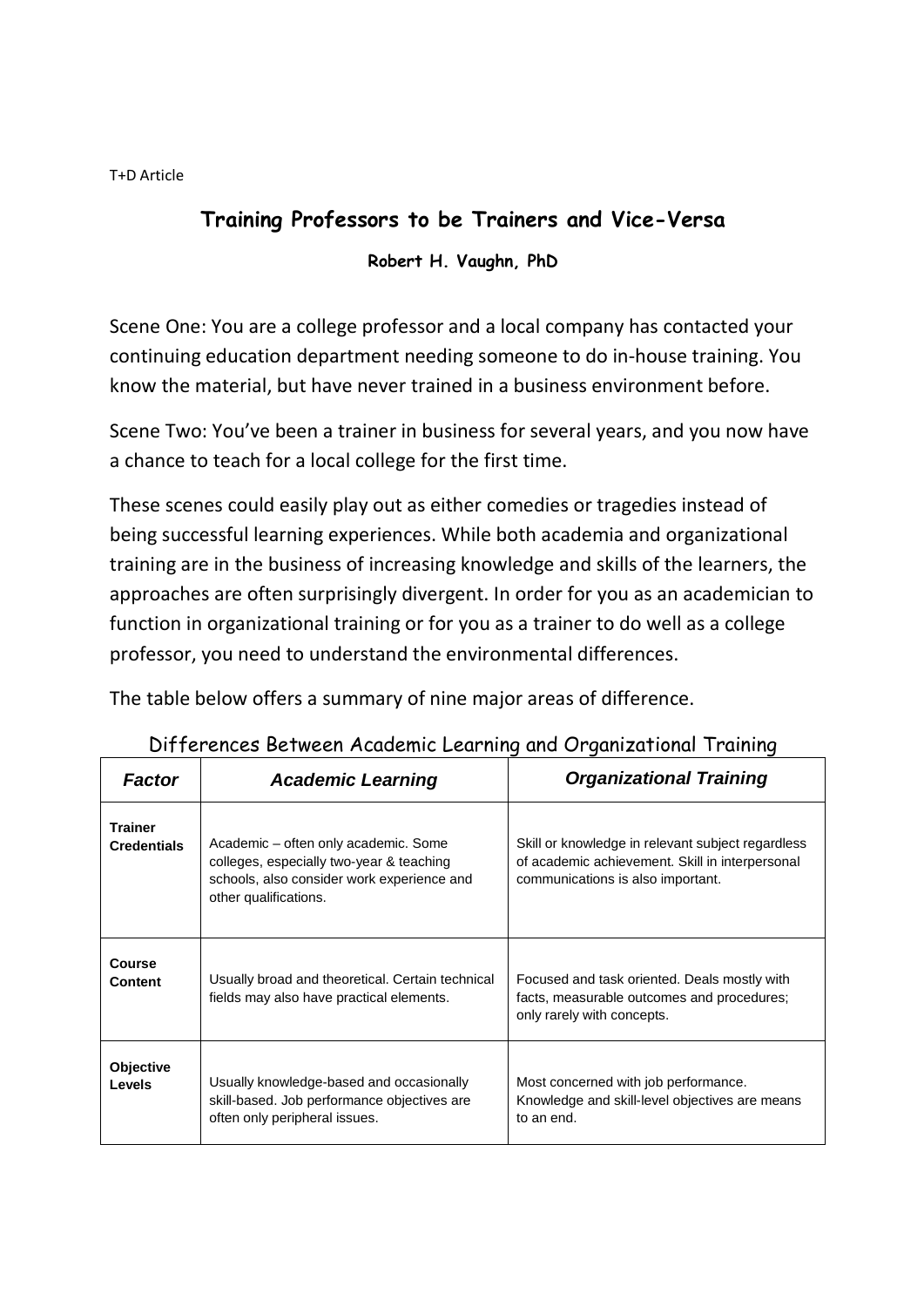| <b>Time</b><br><b>Basis</b>                                                                                                                                                                                         | Usually lock-step and tied to a semester or<br>quarter system.                                                                                  | Typically short-term; more self-paced; new<br>groups start as needed.                                                                           |  |
|---------------------------------------------------------------------------------------------------------------------------------------------------------------------------------------------------------------------|-------------------------------------------------------------------------------------------------------------------------------------------------|-------------------------------------------------------------------------------------------------------------------------------------------------|--|
| Grading<br><b>System</b>                                                                                                                                                                                            | "A" through "F."                                                                                                                                | Usually pass-fail. Many programs are not graded<br>at all. Some are proficiency-based.                                                          |  |
| Common<br><b>Presentation</b><br><b>Style</b>                                                                                                                                                                       | Lecture and other inductive forms, although<br>case studies and lab applications are becoming<br>more common.                                   | Often uses participative experiences, even in a<br>classroom form. More deductive. Hands-on is<br>most common for OJT.                          |  |
| <b>Reason for</b><br>Participation                                                                                                                                                                                  | To obtain a degree, certificate, or other<br>credential. Some participate for self-satisfaction,<br>but most for career and employment reasons. | Required by employer in order to support the<br>organization's needs. Participation may be a<br>condition of keeping a job or getting promoted. |  |
| <b>Student</b><br>Unit                                                                                                                                                                                              | Individual. Working together is considered<br>cheating for many types of assignments.<br>"Client" is the individual student.                    | Group learning is much more common, except in<br>OJT.<br>"Client" is the organization in which the trainee<br>works.                            |  |
| <b>Training</b><br><b>Materials</b>                                                                                                                                                                                 | Comprehensive textbooks, web-based<br>resources & outside research materials.                                                                   | Company materials & trainer-designed materials.<br>Only rarely are books used.                                                                  |  |
| From Chapter 1 of Robert H. Vaughn, The Professional Trainer: A Comprehensive Guide to Planning, Delivering and<br>Evaluating Training Programs, 2 <sup>nd</sup> Ed. Berrett-Koehler © 2005. (www.bkconnection.com) |                                                                                                                                                 |                                                                                                                                                 |  |

My career has been spent mostly in colleges, but my long-term involvement with ASTD has put me in constant contact with the business of training, and I've done training for more than 100 organizations. I find academics who are not successful in the training business usually have a strong tendency to lecture, to think they know more than they do, and a lack of flexibility.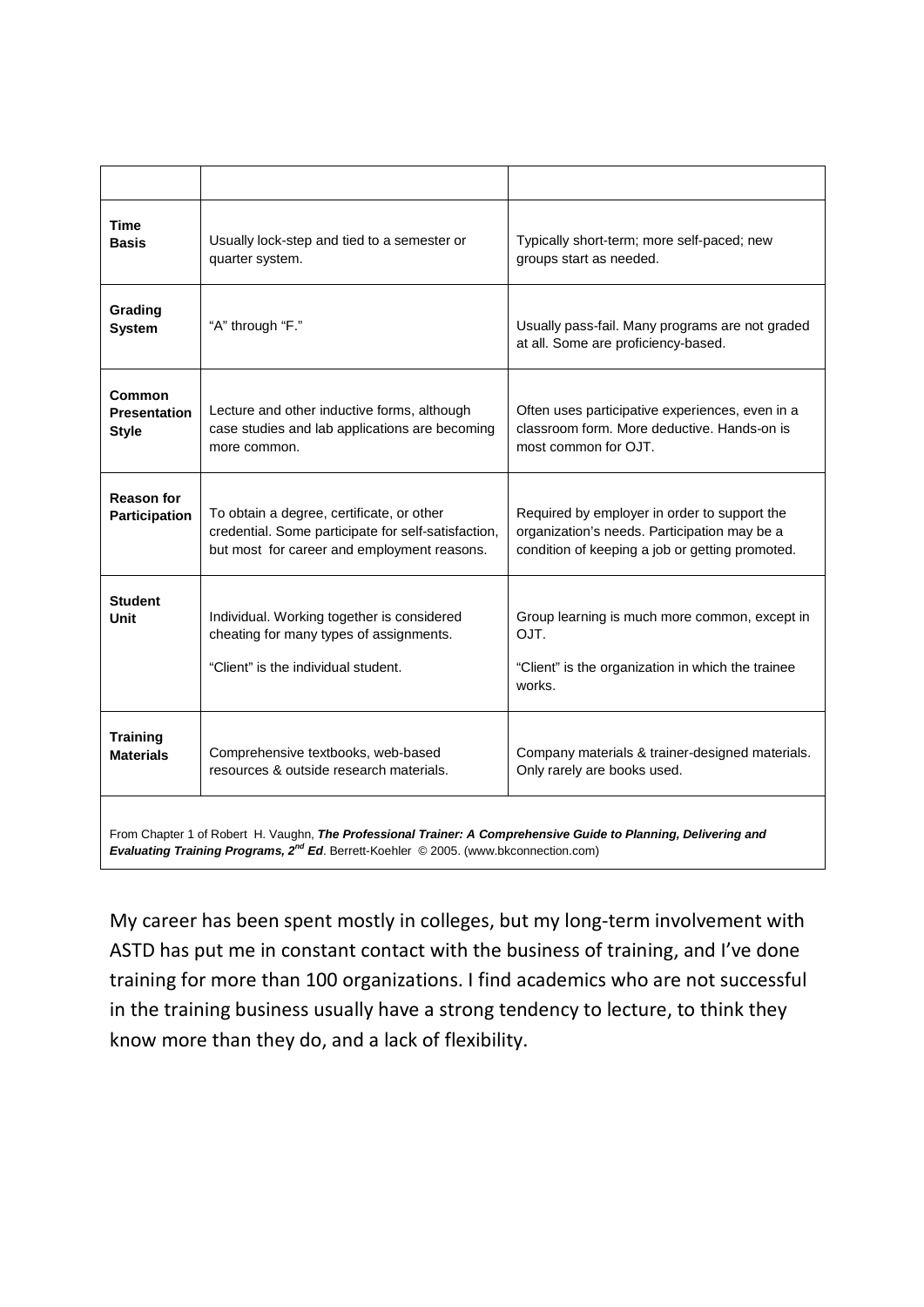## **If you're an academic preparing to do organizational training…**

Pay special attention to the needs analysis phase as you design the program. (You probably never had to do this in a college.) Most business training is "no-frills." Design your objectives to encompass just the skills and knowledge necessary to do the jobs the organization needs to have done. This will often be limited to factual and procedural information. Only include conceptual information which is necessary to enable the trainees to understand facts or procedures they need to learn. Hopefully, you can do a true needs analysis to identify the "knowledge or skills gap" so you're not teaching things participants already know or coming in above or below their current levels of understanding. Never talk down to the trainees.

Learn the language of the organization. You will lose credibility if you only know the "textbook" terms instead of what things are called by the trainees. Spend time in the organizational environment before you begin to train. Talk with people who will be in your classes, as well as their supervisors, not just the staff person who hires you. Watch the soon-to-be trainees do their work, if you can. Learn what sort of products or information make up the inputs and outputs of their jobs. Know at least a little about the organization structure, the market and the product or services with which the trainees are dealing.

Minimize inductive training (i.e., lecture), and instead, opt for deductive training whenever possible. Use a variety of styles in your design to accommodate the kinesthetic (hands on) learners, the visual learners, and any auditory learners who happen to show up (they're rare). Have the trainees create or do things in a manner as close as possible to what they do on their actual jobs. Make sure people understand the practical application of their learning.

Plan for easy transfer of training back to the workplace. To do this, create things such as checklists, templates or examples which they can take away from the training and use on the job. Work with the supervisors to find ways to encourage using new skills and knowledge such as contests, secret shoppers, and other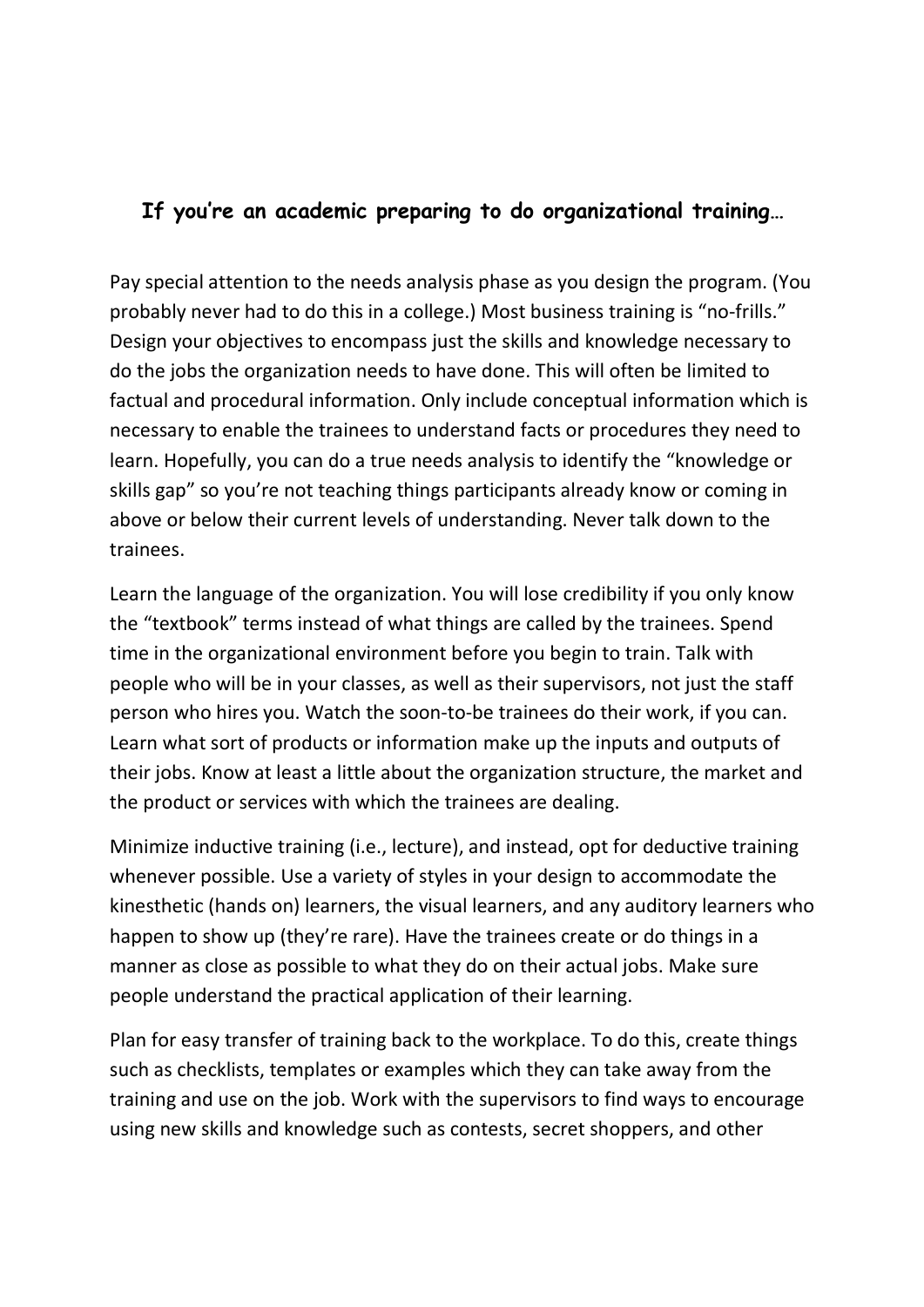motivational techniques. When possible, train people in natural work groups so they can support each other, or at least try to schedule more than one person from each work unit. That way they're not alone when they get back to the job. Schedule the training as closely as possible in time to when new equipment, software, techniques, or whatever they're learning will actually be implemented.

## **If you're a trainer preparing to teach in college …**

I've hired dozens of adjunct faculty. The most common problems the newcomers faced fell into three groups: Grading, delivery of content, and dealing with students.

Trainers often aren't accustomed to actually providing grades, which means they must create tests and evaluate assignments. Neither of these tasks is a natural skill. Sometimes just getting new faculty to even give tests is difficult. Some want to only give a final, although it's much better to test at least four or five times during a term so both students and faculty get frequent feedback. In addition, there need to be other measures of student learning such as homework, projects, in-class exercises, and the like. The tests need to be valid (directly measure the learning objectives at the correct level), reliable (consistent across all student categories and across multiple administrations), and have effective discrimination (there is a small but distinct difference between correct and incorrect answers).

I find many trainers spend too much time drawing examples from their own company or industry. These are useful to a point, but students who lack experience or who work in other industries may not relate well. There's usually a textbook for support, and it's important to pace the material effectively. Covering the correct subject matter is important because subsequent courses or degree requirements may necessitate student mastery of certain information.

Trainers may be more reluctant than academics to hold students to appropriate standards. Some college students are so eager they constantly challenge the teacher, while others are so laid back they generate frustration. Unlike training in